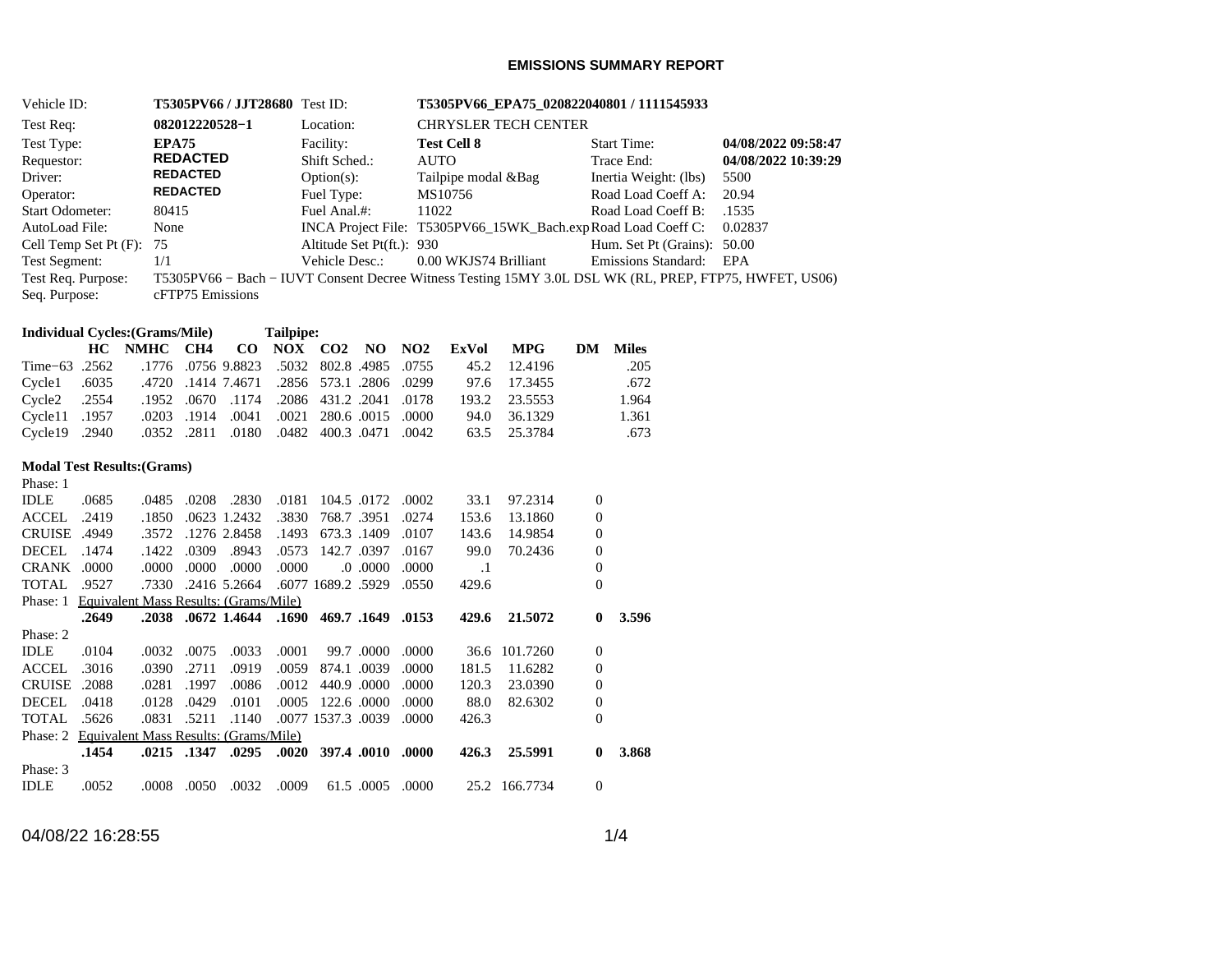|              | .1581                                                |       |               |             |       | , 0437, 0437, 0459, 0459, 0459, 0575, 0575, 0.                 |       | 1214.4 24.9395 |               |                | $0\quad11.052$ |
|--------------|------------------------------------------------------|-------|---------------|-------------|-------|----------------------------------------------------------------|-------|----------------|---------------|----------------|----------------|
|              | Weighted Total Equivalent Mass Results: (Grams/Mile) |       |               |             |       |                                                                |       |                |               |                |                |
|              | .1014                                                |       |               |             |       | .0151 .0988 .0500 .0359 .0576.7 .0328 .0151.                   |       |                | 358.5 26.9630 | 0              | 3.587          |
|              | Phase: 3 Equivalent Mass Results: (Grams/Mile)       |       |               |             |       |                                                                |       |                |               |                |                |
| TOTAL .3636  |                                                      |       |               |             |       | .0199. 1178. 1286. 1286. 1794. 3543. 0541.                     |       | 358.5          |               | 0              |                |
| CRANK .0000  |                                                      | .0000 |               | .0000 .0000 | .0000 | $.1 \, .0000$                                                  | .0000 | .0             |               | $\overline{0}$ |                |
| DECEL .0329  |                                                      | .0088 | .0379         | .0084       |       | .0068 106.9 .0048 .0016                                        |       | 85.0           | 94.9943       | $\theta$       |                |
| CRUISE .1890 |                                                      |       | .0216. .0216. | .0154       |       | .0139 513.6 .0118 .0012                                        |       | 116.0          | 19.7731       | $\theta$       |                |
|              |                                                      |       |               |             |       | 1070 669.2 1007 .0171 1524 .1524 .1070 669.2 .1007 Moddal Test |       | 132.2          | 15.1953       |                |                |

## **CVS Mass Results: (Grams/Mile)**

|                                                     | HC — |  |                                            | CO NOX NMHC CO2 CH4 NMOG+NOX HFID |               | Vol.MPG |
|-----------------------------------------------------|------|--|--------------------------------------------|-----------------------------------|---------------|---------|
| Phase: 1.26226 1.46457 .16828 .22197 468.511 .06384 |      |  |                                            |                                   | .3903 0.28287 | 21.5502 |
| Phase: 2 .13642 .02136 .00172 .01139 386.444 .13014 |      |  |                                            |                                   | .0131 0.13561 | 26.3307 |
| Phase: 3 .10293 .04910 .03795 .01231 369.199 .09730 |      |  |                                            |                                   | .0503 0.10516 | 27.5460 |
| <b>CVS Weighted Mass Results: (Grams/Mile)</b>      |      |  |                                            |                                   |               |         |
|                                                     |      |  | .10740. 15331. 04616. 05527. 15331. 15331. |                                   | .1014. .15776 | 25.4383 |

#### **Drive Metrics:**

| CSI    | <b>RMS</b> |
|--------|------------|
| 11.020 | 200        |

 $-11.839$ .360

#### **SAE Drive Metrics:**

|                   | $\mathbf{CFD}$ (J) | CET (J)   | ER       | DistD(M) | DistT(M) | <b>DistR</b> | <b>EER</b> | <b>ASCR</b> | <b>IWR</b> | <b>RMSSE (MPH)</b> |
|-------------------|--------------------|-----------|----------|----------|----------|--------------|------------|-------------|------------|--------------------|
| Phase: 1          | 4.519.610          | 4.555.770 | $-0.794$ | 5.789.3  | 5.779.3  | 0.174        | $-0.975$   | $-2.619$    | $-3.897$   | 0.3998             |
| Phase: 2          | 4.182.890          | 4.207.440 | $-0.584$ | 6.226.8  | 6.211.0  | 0.255        | $-0.843$   | $-1.167$    | $-1.040$   | 0.4008             |
| Phase: 3          | 4.515.180          | 4.556.190 | $-0.900$ | 5.771.5  | 5.779.7  | $-0.142$     | $-0.764$   | $-2.860$    | $-4.376$   | 0.4068             |
| Final (Weighted): |                    |           |          |          |          |              |            |             |            |                    |
|                   | 8.699.970          | 8.763.450 | $-0.724$ | 12,006.0 | 11.990.5 | 0.129        | $-0.859$   | $-2.029$    | $-2.519$   | 0.3532             |

**Test Validation:** Valid: Invalid: Retest: Accept: NIC: system / zdf Date: 04/08/2022 16:28:35

Validator's Comments:

04/08/22 16:28:55 2/4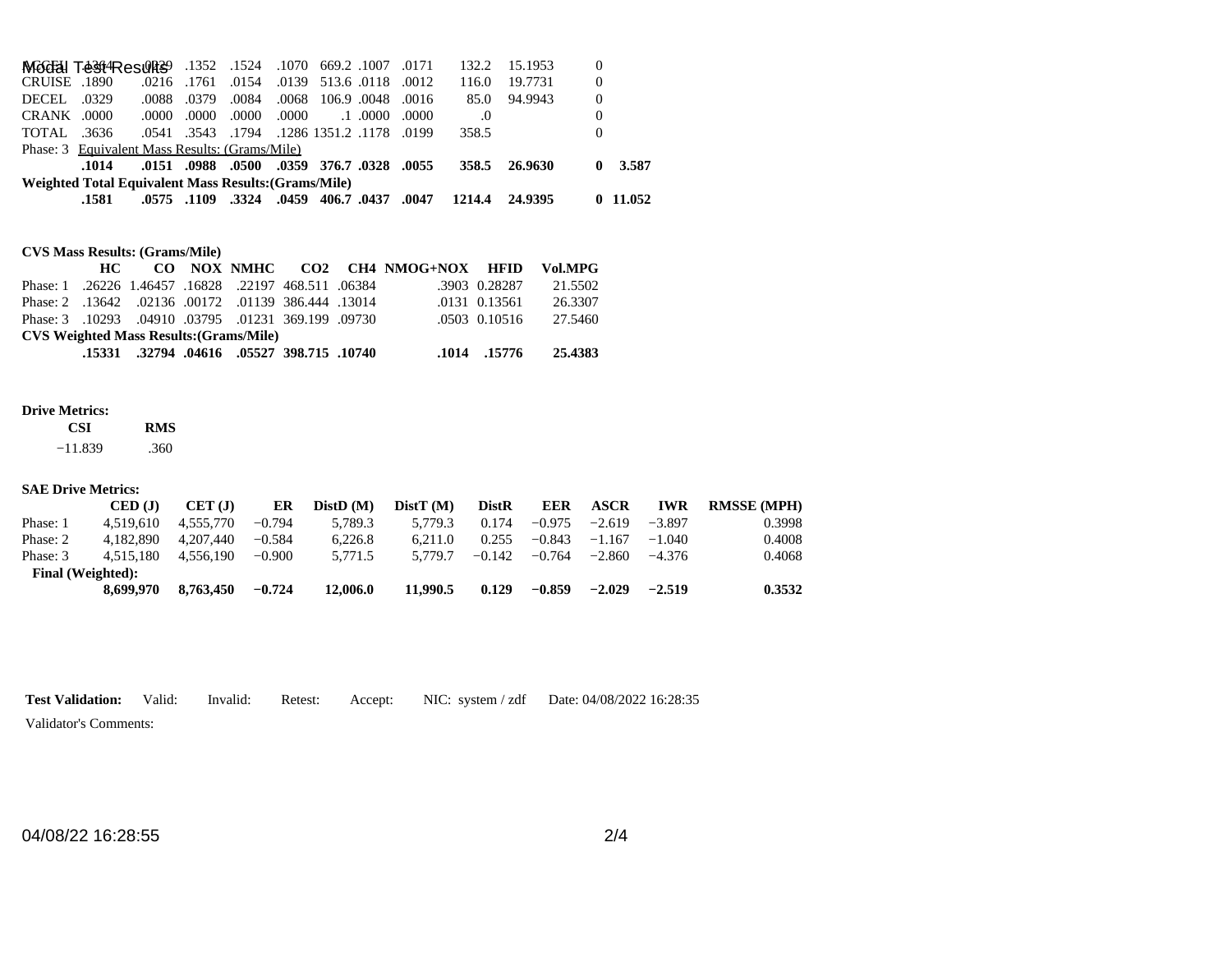| <b>Test Options:</b>                 |                    |
|--------------------------------------|--------------------|
| Option                               | <b>Description</b> |
| DHFID Hangup value                   | .031               |
| Gain                                 | .650               |
| <b>Constant Grade</b>                | .000               |
| Diesel Regeneration Required         | $\Omega$           |
| <b>Background Particles for PN</b>   | .000               |
| Background Particulates (PM)         | .004               |
| MINI DILUTER T/P DILUTION RATIO      | 10.310             |
| Tailpipe Methane Response Factor     | 1.066              |
| <b>DHFID Methane Response Factor</b> | 1.089              |
| <b>Bag Methane Response Factor</b>   | 1.102              |
| Soak Duration(Hrs)                   | 23                 |
| Threshold                            | 350                |
| <b>CVS K Coeff</b>                   | 278.855            |
| Pre Test Vehicle Temperature         | Cold               |
| <b>Trace Start Method</b>            | Crank (Pendant)    |
| Charging Type                        | CS                 |
| <b>Actual Driver</b>                 | Human              |
| <b>CVS Venturi Selection</b>         | Low                |
| DynoGrade Type                       | None               |
| <b>Special Test Qualifications</b>   | None               |
| <b>OBD II Monitor</b>                | None Requested     |
| Cert Mode                            | Y                  |
| Road (Var.) Speed Fan required       | Y                  |
| Rolls Requirement                    | Y                  |
| Diesel Test                          | Y                  |
| <b>Augmented Braking</b>             | Y                  |
| Inca Requirement                     | Y                  |
| Abort Test on INCA Failure           | Y                  |
| Abort test on dead battery           | Y                  |
| <b>Hybrid Test</b>                   | Y                  |
| Mule Vehicle to Park                 | Y                  |
| <b>SAE Calculations Required</b>     | Y                  |
| DbW Available                        | Y                  |
| Weighted Dilution factor             | 15.020             |

## **Sequence Purpose**